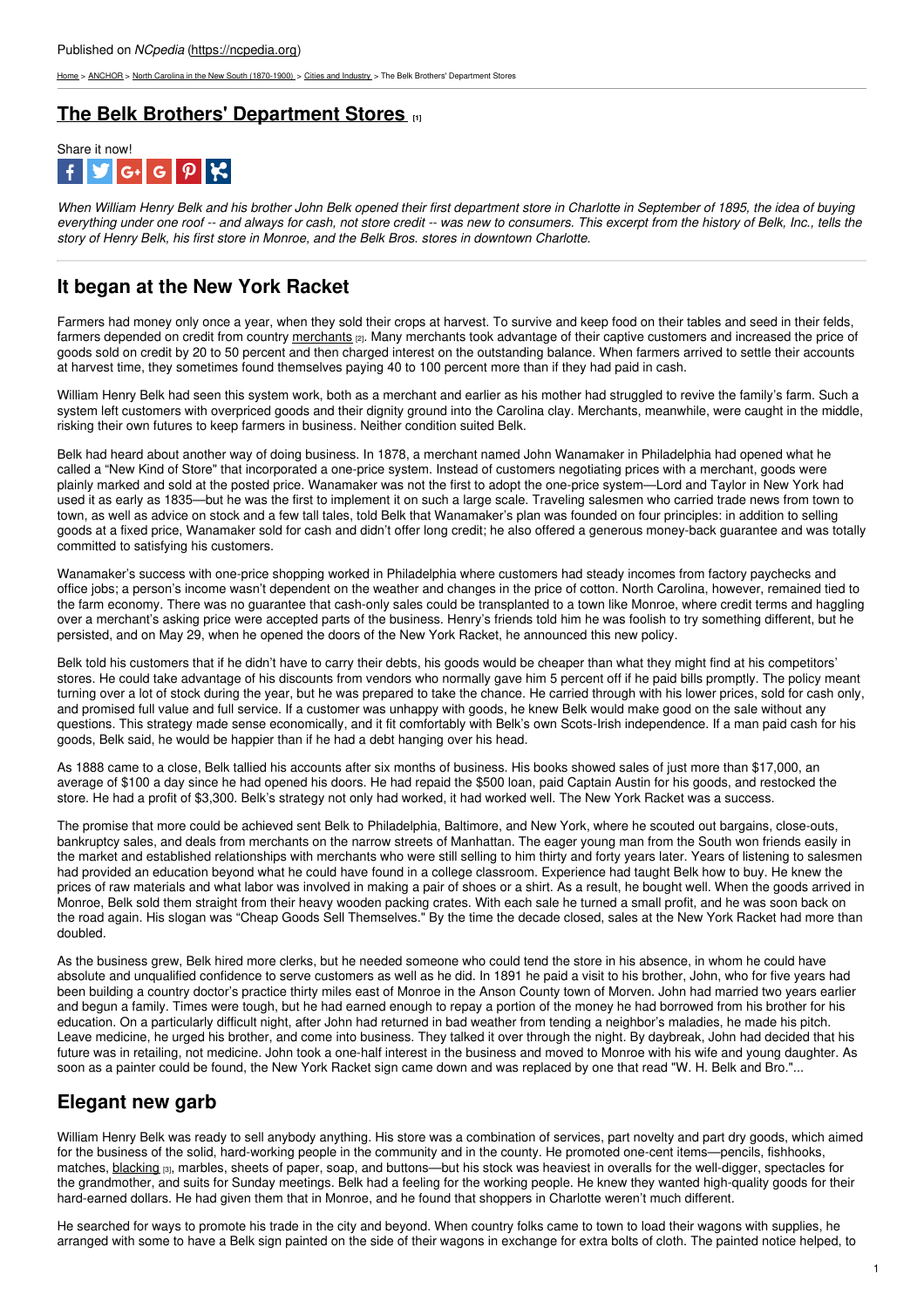be sure, but perhaps more important was the word of mouth that spread in the surrounding communities about the values to be found in Belk's store, where every customer was king. Belk's strategy was simple: sell the working man necessities like sturdy work shoes at a low price, and he would return to outfit his entire family.

Christmas brought a new level of success. The Belk brothers' stores were doing well: forty employees in the four locations were needed to handle the business. Although others also sold staples at low prices for cash, William Henry Belk held his own against stiff competition. He crowed about the large crowds in his Christmas ads and by the year's end had adopted a new slogan, "Goods sell themselves because they are bought right. That was but a [slight](https://ncpedia.org/glossary/slight) [4] variation of the slogan printed on the invoices of the New York Racket — "Goods Cheap Enough Sell Themselves." When the brothers settled their accounts for 1895, they knew they had made the right decision to expand to Charlotte. The Monroe store was doing well under John's management, and the two stores in South Carolina were growing, but Charlotte moved the Belks into a league that neither had believed possible. In 1894, with three stores in small towns, the brothers had sold more than \$50,000 in goods. Sales for 1895 were six times that. With Charlotte added to the group of stores, the brothers had generated more than \$326,000 in sales.

Soon other Charlotte merchants were imitating Belk. S. T. Cooper's Bee Hive, just a half-block away at the corner of Trade and College streets, adopted the slogan "The Cheapest Store in North Carolina." Another competitor, Williams and Hood Company, under the name of the "Old Racket," used price to counter Belk. Using the same typeface and advertising style, Hood said in the *Observer* , "We buy our goods cheap and sell them cheap. The field of credit disaster, the slaughter pens of the sheriff and the auction rooms are our prolific play-grounds."

Belk replied by upping the ante. He opened a "bargain shoe counter" and offered to outfit men, ladies, misses, and children at even lower prices. He negotiated with manufacturers and mills in the area for bargains on piece goods and the best fabrics. His shoes came from Craddock-Terry Shoe Corporation in Lynchburg, Va., which started business in the same year that Belk opened his first store in Monroe. Belk also shopped the Cannon mills in Kannapolis and even invested in [textile](https://ncpedia.org/glossary/textile) [5] operations and other [enterprises](https://ncpedia.org/glossary/enterprise) [6] that kept him close to the demands of the market. He added mail-order service and favored one-cent items, from fishhooks to marbles, that helped draw young customers into the store. And he often worked as his own "puller-in," standing at the front doors chatting with passersby and inviting them into his store.

By 1897 Belk had established a loose cooperative buying network that tied together the purchasing power of the Belk stores in Charlotte, Monroe, Union, and Chester, as well as two other stores in which the Belk brothers had no financial interest. They purchased goods in large lots and passed the savings on to their partners. A buyer in New York scouted the market on their behalf to find bargains in hats, for example, and the Belks bought as many as fifteen hundred pairs of pants at once....

Customers would find the Belk brothers all over their stores. They were the first in the building each morning, organizing the display tables and merchandise for the day and supervising the young check boys as they swept the floors and pulled the tarpaulins off the display tables. Bolts of cloth, stacks of men's denim jeans, and other goods were placed on upended wooden shipping crates on the sidewalk. Throughout the day, when clerks were overrun with business, Henry waded into the crowd of customers, eager to sell and thriving on the exchange with people. He always carried a small pair of scissors in his vest pocket, which he used to snip the corner of a measure of cloth before he tore it across with a flourish. The brothers remained on duty until the late evening hours. Closing time was simply a function of the traffic and the competition; no store wanted its selling floor dark when another store up the street still had bright lights burning for customers.

Such a schedule was nothing new to Belk. B. D. Heath had taught him the rudiments of retail clerking when he was fourteen. Moreover, Belk had been raised in a simple home marked by early years of severe economic hardship. Hard work had been a necessity as well as a virtue honored daily with Bible readings. As a young man, he had always carried a portion of his pay home to help put food on his mother's table, pay off the mortgage on the farm, and later to pay for his brother's education. He took these lessons learned from his mother to Charlotte, where they were as much a part of his business as cash sales and low prices. Indeed, Henry seemed all but consumed by his efforts to retain an edge over his competitors. His clever ads helped, but his success was due to a keen eye for opportunity and a single-mindedness of purpose.

Except for trips to markets in Northern cities and excursions into the Carolina countryside to buy from the growing textile concerns in the Piedmont, Belk didn't stray far from his store on East Trade Street. He lived in rooms on the upper floor of the taller of his two buildings and took his meals across the street at the Central Hotel. Many of the city's businessmen and most travelers who visited it found [substantial](https://ncpedia.org/glossary/substantial) [7], well-cooked food there. Businessmen, including bachelors like Belk and newspaper editor J. P. Caldwell, listed the hotel as their residential address. After dinner, Belk passed the time with the others at the hotel before returning to the store to prepare for the next day's business. He had counters to restock, accounts to settle, and another round of advertisements to write....

As word of the brothers' success spread, it brought more customers and, more important, a steady stream of young men eager to leave the farm and follow Belk's example. The two were partial to the ambition they found in farm boys who showed up at their stores asking for work. They knew life on the land had tempered these young men to long hours and tough duty, and the brothers knew just how much they wanted to succeed: their alternative was a return to following a mule across acres of Carolina clay. The Belks also knew the families these young men represented. The first candidates for apprenticeship were cousins or close family members. Ralph J. Belk, for example, opened a store in Waxhaw in 1897, just like their cousin's husband Alex W. Kluttz had in Chester. Although these new men weren't blood kin, Belk was familiar with their families through his years in the area and his work with the Presbyterian Church. Before long, the Charlotte and Monroe stores would become a reservoir of such talent.

The communities growing up around the new textile mills along the rail line offered the perfect opportunity for expansion. The process was simple enough. In Greensboro, for example, the brothers found a suitable building located on the corner of Washington and Elm streets a few blocks north of the railroad, laid in a stock of basic dry goods, and opened the door. But this move was different and set the stage for a pattern that would continue for more than fifty years. Located about a hundred miles north of Charlotte, Greensboro was developing into a major textile manufacturing center. In 1899, the Belk brothers prevailed upon D. R. Harry of Charlotte, who had once worked in the Charlotte store, to leave his insurance business and take a one-third interest in a new company they planned for the Greensboro store. The brothers knew the young man could sell—they had trained him. And they knew that he came from a hard-working family. Another brother, Sam Harry, had clerked in the Chester store before opening his own business in Salisbury in 1894, and they had helped put his brother Reece in business in Union. In early 1899 Dick Harry agreed to the Belks' proposition, and in March the Harry-Belk Brothers Company opened for business.

Two years later the Belk brothers looked west across the Catawba River, where the textile industry was rapidly changing Gaston County. Gastonia, the county seat, was humming with business. More than four thousand Gaston County workers were employed in nearly one hundred manufacturing plants in the county. The city had replaced the oil lamps along Main Street with electric lights, and the same bond issue raised money for a municipal waterworks. Gastonia had been transformed from a rural farm market into a factory town with steady wages and a solid economy. Only the Gaston County liquor distilleries seemed to be in trouble, but that was just fine with the Belks, who preferred to count the number of churches in the communities where they did business. On February 25, 1901, Will Kindley opened Kindley-Belk Brothers Company on Gastonia's Main Street in a small two-story brick building not much larger than Henry Belk's first store in Monroe. Within a few months, however, business increased and Kindley added five more salespeople to his original staff of three. And the staff got raises: some of the first records of the Belk network of stores show women now earned seven dollars a week, instead of five; the men's pay went from eight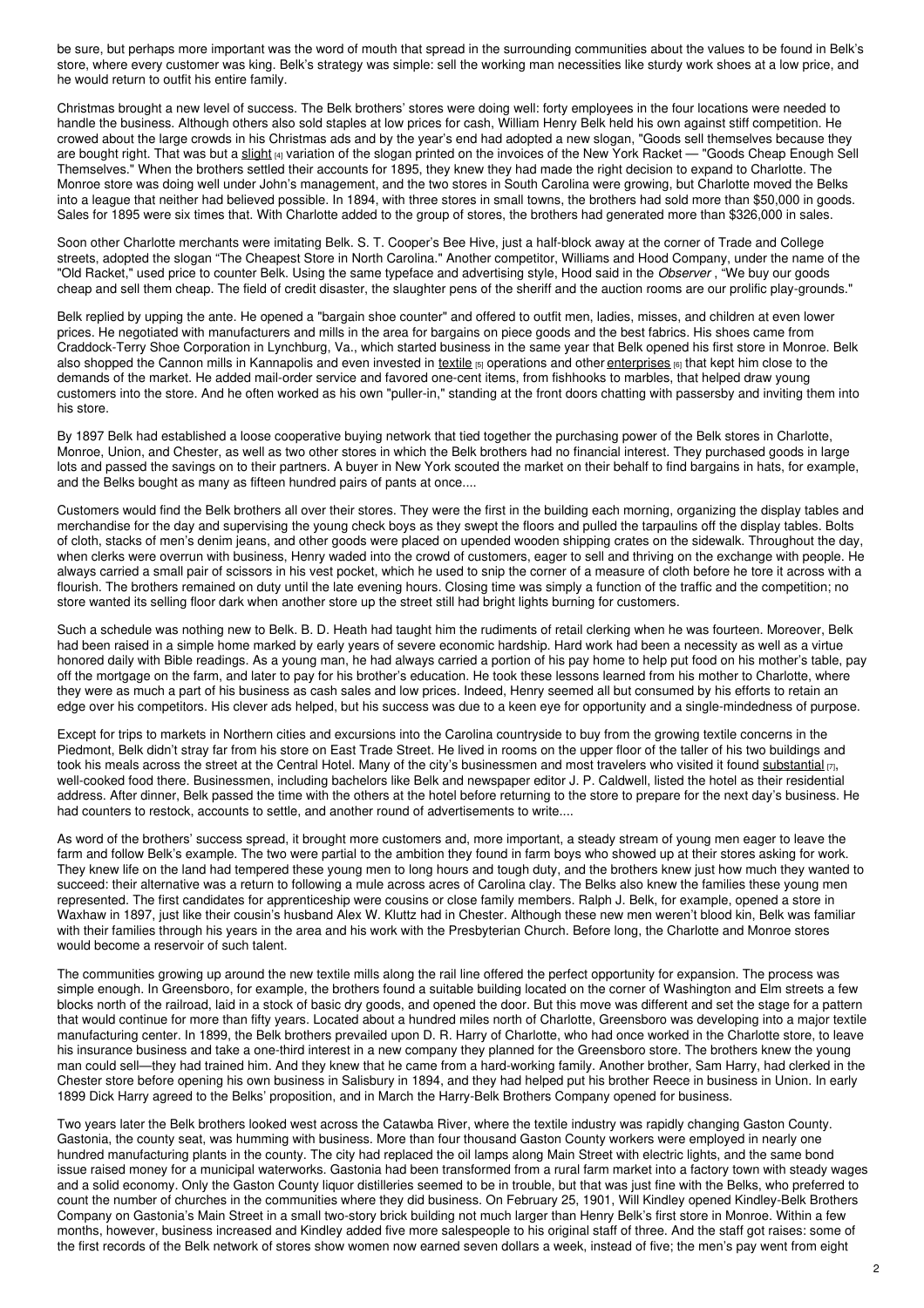dollars to ten. The check boy got a quarter a week....

In 1910, sales at the brothers' stores were approaching a million dollars a year, and the Belks had perhaps their boldest effort yet laid out on the drawing boards of architects Oliver D.Wheeler and Eugene J.Stern. Two years earlier and twenty years after Henry Belk leased a [meager](https://ncpedia.org/glossary/meager) <sup>[8]</sup> two thousand square feet of space on a dusty Monroe street, he and his brother had commissioned plans for a new five-story building to house their Charlotte store. They planned to keep the men's store in the building that Henry had leased from Colonel Davidson when he opened in 1895, plus one adjacent building, but most of the store would be housed in a new structure that would rise beside these buildings and be the finest department store in town.

On October 4, 1910, Belk announced to the readers of the*Charlotte Observer* that the Belk Brothers store on East Trade Street would close on October 5 and reopen at 8pm on Thursday, October 6, with an "informal reception" for the city's newest business address. The *Observer*'s reporter was overwhelmed by what he found as he joined the crowds that turned out to see the Belks' new store. "It might be regarded," the writer said in the morning paper, "in a sense as a debut party, in which Belk Bros. store was introduced anew to the people of Charlotte and surrounding towns in its elegant new garb."

Despite a light rain carried over the city by warm southerly winds, more than 2,500 turned out to stroll the aisles and view the merchandise Belk and his buyers had purchased for the special occasion. Just inside the front door, a large staircase led to the basement, where toys and holiday goods were laid out on tables along with bargain merchandise. Carpets, rugs, and home furnishings were on the third floor. Ladies'clothing on the second floor was under the close watch of Sarah Houston, whose word even Henry Belk never disputed. Houston commanded her position as firmly as Frank Matthews did his in menswear, still located next door in the original building. On the main floor shoppers found woolens, linens, notions, ladies' accessories, and [hosiery](https://ncpedia.org/glossary/hosiery) [9]. William Henry Belk's desk was on a mezzanine from which he could survey all below.

Charlotte was ready for the new store. The city was bursting with pride over its growth, and "modern conveniences" were readily available for the new homes in the suburbs. The newspapers advertised new appliances such as the "suction cleaner," a vacuum cleaner that came with sixty-five feet of cord, and the Charlotte Gas and Electric Company was presenting free lectures for cooks on the proper handling of a gas range. A Ford Roadster cost \$680. The Belks' grand opening sale featured ladies' suits for \$18.95, nickel handkerchiefs, and Sarah Houston's best selection of [millinery](https://ncpedia.org/glossary/millinery) <sub>[10]</sub>, wraps, and coats. Not to be outdone by the Belks' new store, Little-Long Company announced that the forty showgirls appearing in the musical "The Girls behind the Counter" would be in their store to serve customers.

The opening-night rain continued into Friday and through the weekend. Unperturbed, Belk extended his grand opening sale another week. When the skies finally cleared and the sun broke through over Charlotte, Belk could look across Trade Street from his table at the Central Hotel and see reflections off the new copper facing and shiny prism glass that decorated the storefront. Just above a high tier of windows, the name "Belk Bros." was set firmly in terra-cotta, flanked by ornate cartouches featuring a large capital B.

#### **Source Citation:**

Covington, Howard E. *Belk, Inc.: The Company and the Family that Built it.*Charlotte: Belk, Inc, 2002.

- **User Tags:** [business](https://ncpedia.org/category/user-tags/business) [11] [Charlotte](https://ncpedia.org/category/user-tags/charlotte) [12] [history](https://ncpedia.org/category/user-tags/history) [13] [Mecklenburg](https://ncpedia.org/category/user-tags/mecklenburg-0) County [14] North [Carolina](https://ncpedia.org/category/user-tags/north-carolina-5) [15] North [Carolina](https://ncpedia.org/category/user-tags/north-carolina-6) History [16] [Page](https://ncpedia.org/category/user-tags/page) [17] Stores<sub>[18]</sub> [Students](https://ncpedia.org/category/user-tags/students) [19] [Teachers](https://ncpedia.org/category/user-tags/teachers) [20] **Union [County](https://ncpedia.org/category/user-tags/union-county) [21]** All Rights [Reserved](https://ncpedia.org/category/user-tags/all-rights) [22] **From:** LEARN NC North Carolina History: A Digital [Textbook](https://ncpedia.org/category/entry-source/learn-nc)(23) **Copyright Date:** 2002 **People:**
	- [William](https://www.ncpedia.org/biography/belk-william-henry) Henry Belk [24]

#### **Related Topics:**

- $\bullet$  [Belk,](https://www.ncpedia.org/belk) Inc. [25]
- [Racket](https://www.ncpedia.org/racket-stores) Stores [26]
- [Cannon](https://www.ncpedia.org/cannon-mills) Mills [27]

### **Primary Sources:**